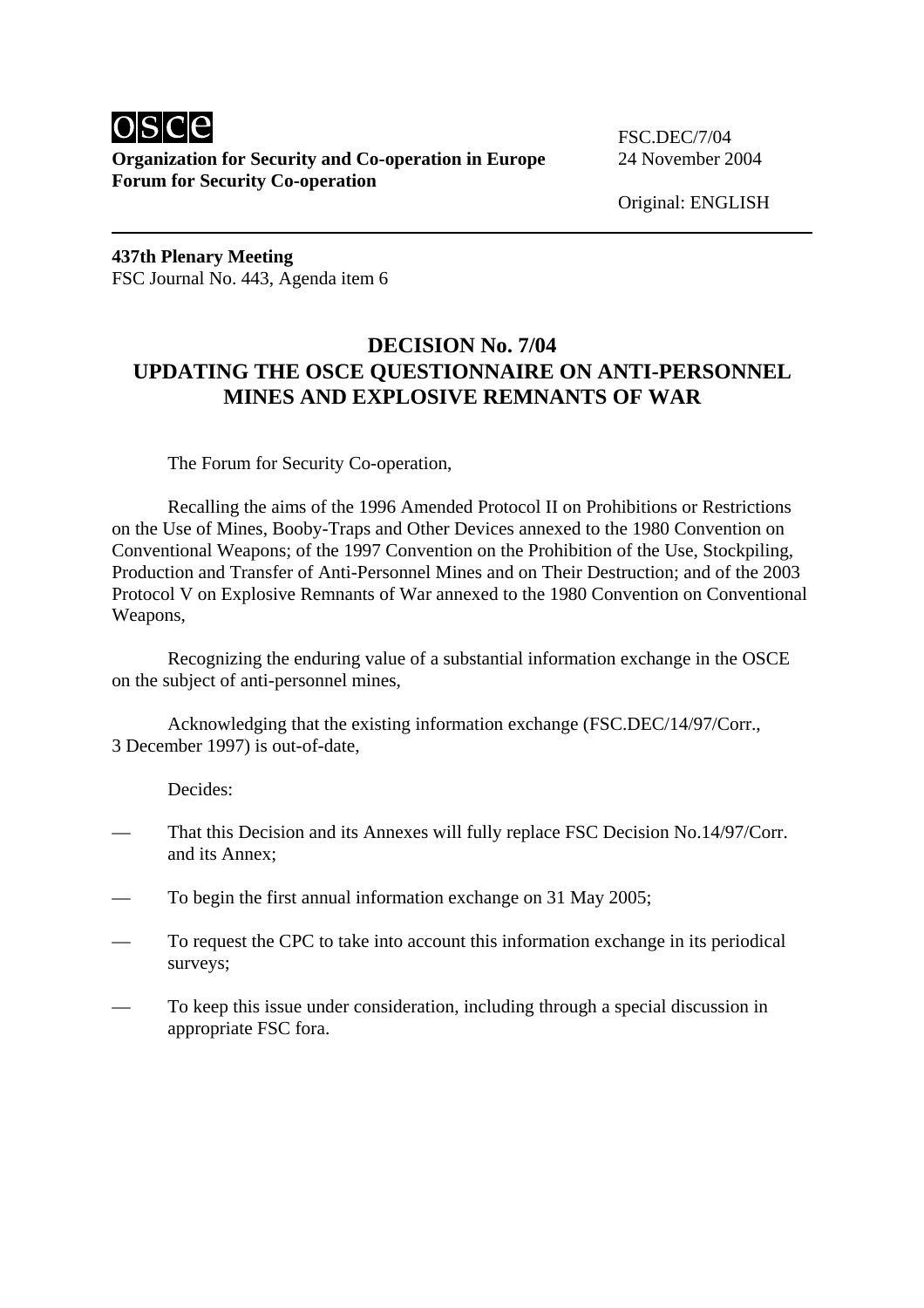FSC.DEC/7/04 24 November 2004 Annex 1

# **OSCE QUESTIONNAIRE ON ANTI-PERSONNEL MINES**

# **To be submitted no later than 31 May of each year (starting in May 2005)**

## **Part I**

1. Is your country a State Party to the 1996 Amended Protocol II on Prohibitions or Restrictions on the Use of Mines, Booby-Traps and Other Devices annexed to the 1980 Convention on Conventional Weapons (CCW)?

#### **If yes**:

2. Please attach the most recent annual report submitted by your country in accordance with Article 13 of the Amended Protocol or give the appropriate electronic address for the report.

#### **If no**:

3. Is your country considering ratification/accession to the Amended Protocol II?

4. What measures have been taken to prevent the indiscriminate use of mines, booby-traps and other devices?

5. Would your country be interested in receiving assistance related to the implementation of this Protocol? If so, please describe.

6. Does your country have the capacity to assist others related to this Protocol? If so, please describe.

# **Part II**

7. Has your country ratified or acceded to the 1997 Convention on the Prohibition of the Use, Stockpiling, Production and Transfer of Anti-Personnel Mines and on Their Destruction?

- 8.(a) If yes, please attach the most recent report submitted by your country in accordance with Article 7 of the Convention or give the appropriate electronic address for the report.
- (b) If no, is your country considering ratification/accession to the Convention?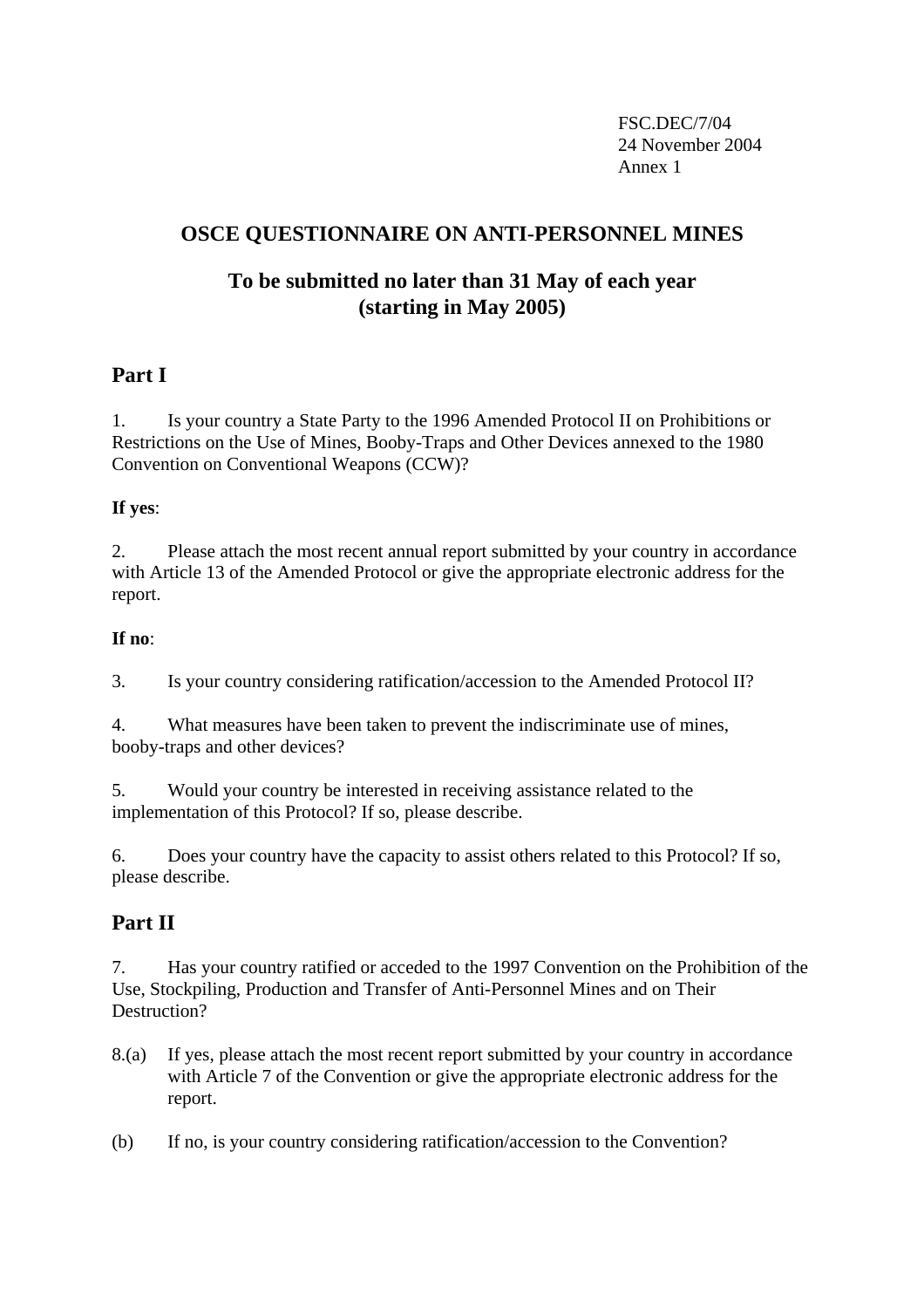(c) Has your country adopted legislation to address the humanitarian objectives of the convention, or taken any specific measures regarding the use, production, storage, transfer and destruction of anti-personnel landmines? In case a moratorium has been introduced, what is its scope and duration and when was it introduced?

9. Does your country have any specific measures in place to provide assistance to victims?

10. Does your country require assistance in mine clearance, stockpile destruction, mine awareness and/or victim assistance? If so, please describe.

11. Does your country have the capacity to assist others in mine action? If so, please describe.